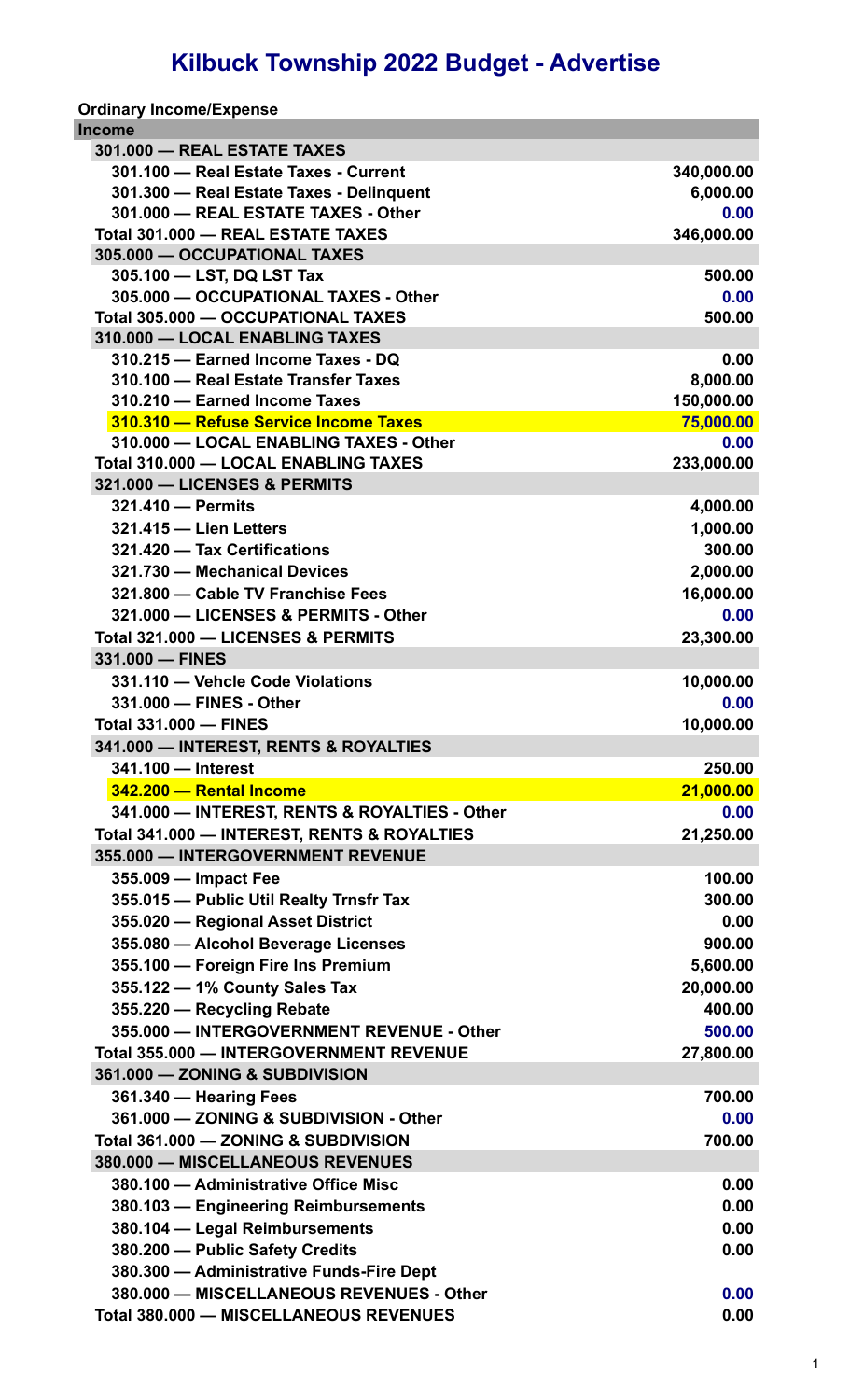| 390.000 - BUDGETARY RESERVE                     |            |
|-------------------------------------------------|------------|
| 390.100 - Budgetary Reserve                     | 0.00       |
| 390.000 - BUDGETARY RESERVE - Other             | 0.00       |
| Total 390.000 - BUDGETARY RESERVE               | 0.00       |
| 391.000 - Disposition of Assets                 |            |
| 391.000 - Disposition of Assets - Other         | 0.00       |
| Total 391.000 - Disposition of Assets           | 0.00       |
| 392.000 - TRANSFER OF FUNDS                     |            |
| 392.081 - Transfer from Liquid Fuels            | 0.00       |
| 392.082 - Transfer from Sewer Fund              | 0.00       |
| 392.083 - Transfer from Fidelity GF DDA         | 0.00       |
| 392.000 - TRANSFER OF FUNDS - Other             | 0.00       |
| Total 392.000 - TRANSFER OF FUNDS               | 0.00       |
| 395.000 - REFUND OF PRIOR YEAR EXPENDITUR       |            |
| 395.200 - Refund Prior Year Real Estate         | 0.00       |
| 395,000 - REFUND OF PRIOR YEAR EXPENDITUR - O   | 0.00       |
| Total 395.000 - REFUND OF PRIOR YEAR EXPENDITUR | 0.00       |
| <b>Total Income</b>                             | 662,550.00 |
|                                                 |            |
| <b>Expense</b>                                  |            |
| 400.000 - GENERAL GOV'T - SUPERVISORS           |            |
| 400.101 - Supervisor Expenses                   | 1,000.00   |
| 400.300 - Avonworth & Accord Park Dues          | 10,000.00  |
| 400.420 - Dues & Memberships                    | 4,500.00   |
| 400.440 - Meetings                              | 1,000.00   |
| 400.000 - GENERAL GOV'T - SUPERVISORS - Other   | 0.00       |
| Total 400.000 - GENERAL GOV'T - SUPERVISORS     | 16,500.00  |
| 402.000 - FINANCIAL ADMIN                       |            |
|                                                 |            |
| 402.115 - Audting & Professional Services       | 9,000.00   |
| 402.200 - Bank Fees                             | 150.00     |
| 402.300 - Accouting Services                    | 6,000.00   |
| 402.000 - FINANCIAL ADMIN - Other               | 0.00       |
| Total 402.000 - FINANCIAL ADMIN                 | 15,150.00  |
| 403.000 - TAX COLLECTOR                         |            |
| 403.200 - Professional Services                 | 5,000.00   |
| 403.000 - TAX COLLECTOR - Other                 | 0.00       |
| Total 403.000 - TAX COLLECTOR                   | 5,000.00   |
| 404.000 - LAW                                   |            |
| 404.130 - Legal Services                        | 15,000.00  |
| 404.133 - Reimbursable Legal Serices            | 0.00       |
| 404.000 - LAW - Other                           | 0.00       |
| <b>Total 404.000 - LAW</b>                      | 15,000.00  |
| 405.000 - BORO SECRETARY/TREASURER              |            |
| $405.210$ - Supplies                            | 1,000.00   |
| 405.325 - Postage                               | 500.00     |
| 405.341 - Advertising/Filing Fees               | 1,000.00   |
| 405.342 - Printing                              | 0.00       |
| 405.345 - Manager's Contingency                 | 0.00       |
| 405.350 - Internet and Phone Services           | 1,500.00   |
| 405.351 - Waste Collection Fees                 | 1,500.00   |
| 405.000 - BORO SECRETARY/TREASURER - Other      | 0.00       |
| Total 405.000 - BORO SECRETARY/TREASURER        | 5,500.00   |
| 406.000 - GENERAL GOV'T ADMINISTRATION          |            |
| 406.200 - Secretary Salary                      | 51,500.00  |
| 406.200 - Secretary One-Call Service            | 2,000.00   |
| 406.000 - GENERAL GOV'T ADMINISTRATION - Other  | 0.00       |
| Total 406.000 - GENERAL GOV'T ADMINISTRATION    | 53,500.00  |
| 408.000 - ENGINEERING                           |            |
|                                                 |            |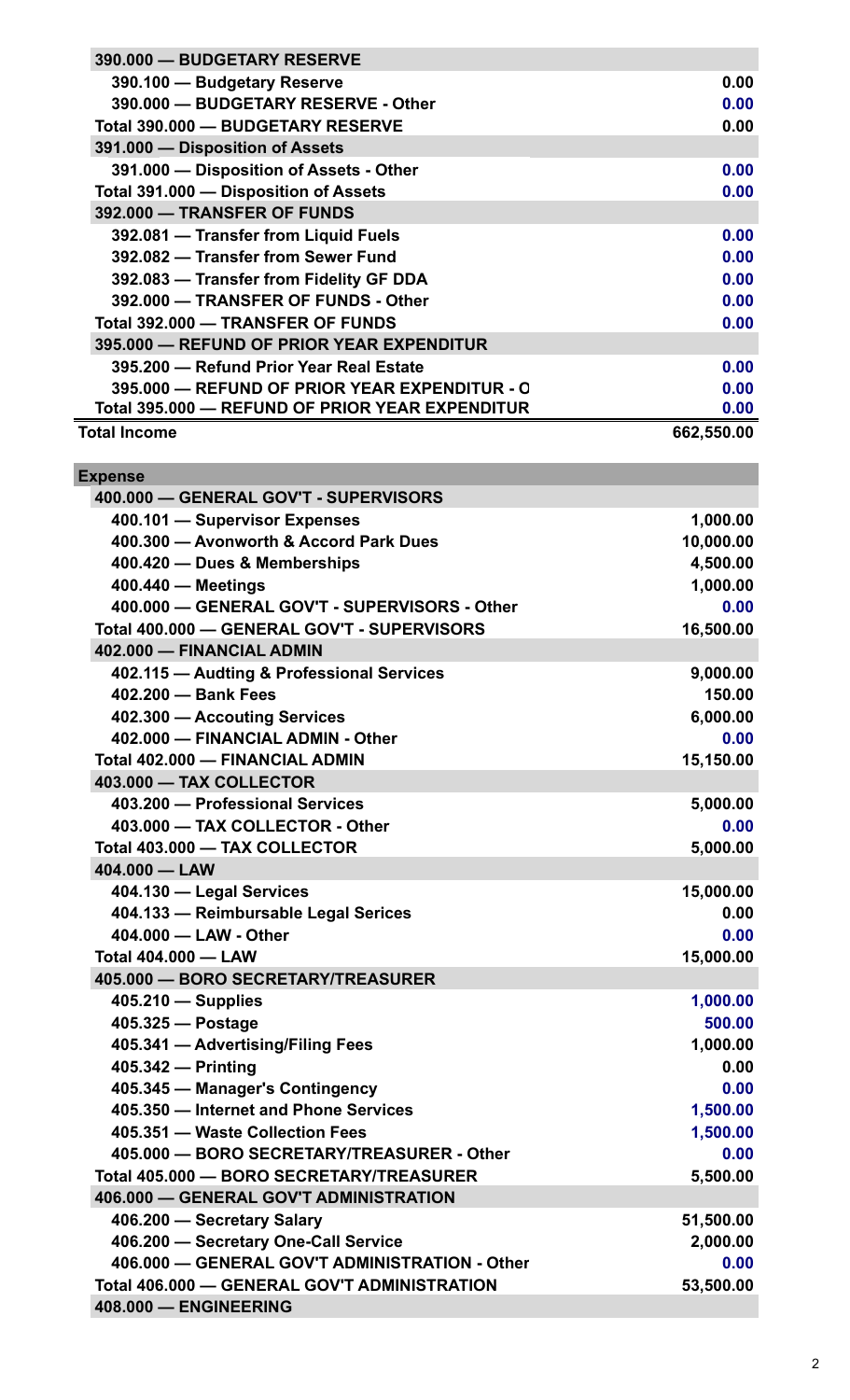| 408.310 - Engineering Services                  | 20,000.00            |
|-------------------------------------------------|----------------------|
| 408.313 - Reimbursable Engineering Servic       | 0.00                 |
| 408.314 - Wet Weather Engineering Service       | 10,000.00            |
| 408.000 - ENGINEERING - Other                   | 0.00                 |
| Total 408.000 - ENGINEERING                     | 30,000.00            |
| 409.000 - BUILDINGS & PLANT                     |                      |
| 409.100 - Repairs & Supplies                    | 20,850.00            |
| 409.200 - Insurance                             | 7,500.00             |
| 409.360 - Utilities                             | 8,000.00             |
| 409.400 - Landscaping - street and twp building | 3,500.00             |
| 409.500 - Landscaping - cemetery                | 1,500.00             |
| 409.000 - BUILDINGS & PLANT - Other             | 0.00                 |
| Total 409.000 - BUILDINGS & PLANT               | 41,350.00            |
| 410.000 - POLICE                                |                      |
| 410.100 - Police Protection                     | 90,000.00            |
| 410.105 - Pension Plans                         | 19,000.00            |
| 410.106 - Court Fines                           | 10,000.00            |
| 410.000 - POLICE - Other                        | 0.00                 |
| <b>Total 410.000 - POLICE</b>                   | 119,000.00           |
| 411.000 - FIRE                                  |                      |
| 411.100 - VT Fire Co.                           | 30,000.00            |
| 411.480 - Fire Hydrant Rental                   | 8,600.00             |
| 411.500 - Fire Relief                           | 5,600.00             |
| 411.000 - FIRE - Other                          | 0.00                 |
| <b>Total 411.000 - FIRE</b>                     | 44,200.00            |
| 413.000 - CODE ENFORCEMENT                      |                      |
| 413.122 - Codification of Ordinances            | 500.00               |
| 413.200 - Permits                               | 6,000.00             |
| 413.300 - Variance Hearing                      | 2,500.00             |
| 413.000 - CODE ENFORCEMENT - Other              | 0.00                 |
| Total 413,000 - CODE ENFORCEMENT                | 9,000.00             |
| 414.000 - PLANNING & ZONING                     |                      |
| 414.455 - Comprehensive Plan                    | 0.00                 |
| 414.000 - PLANNING & ZONING - Other             | 0.00                 |
| Total 414.000 - PLANNING & ZONING               | 0.00                 |
| 421.000 - TOWNSHIP PROPERTY                     |                      |
| 421.370 - Outside Contracting                   | 15,000.00            |
| 421.500 - Truck                                 | 8,000.00             |
| 421.000 - TOWNSHIP PROPERTY - Other             | 0.00                 |
| Total 421.000 - TOWNSHIP PROPERTY               | 23,000.00            |
| 429.000 - SANITARY & REFUSE SERVICES            |                      |
| 429.100 - Sanitary Treatment Fees               | 0.00                 |
|                                                 |                      |
| 429.000 - Refuse and Recycling Services         | 75,000.00            |
| 429.000 - SANITARY & REFUSE SERVICES - Other    | 0.00                 |
| Total 429.000 - SANITARY & REFUSE SERVICES      | 75,000.00            |
| 433.000 - HIGHWAYS, ROADS & STREETS             |                      |
| 433.245 - Salt Deicers                          | 18,000.00            |
| 433.300 - Snow & Ice Removal                    | 20,000.00            |
| $433.305 -$ Signs                               | 500.00               |
| 433.310 - Street Lights                         | 900.00               |
| 433.315 - Capital Current                       | 50,000.00            |
| 433.317 - Capital Futures                       | 61,300.00            |
| 433.320 - Roadside Maintenance                  | 15,000.00            |
| 433.000 - HIGHWAYS, ROADS & STREETS - Other     | 0.00                 |
| Total 433.000 - HIGHWAYS, ROADS & STREETS       | 165,700.00           |
| 454.000 - PARKS                                 |                      |
| 454.100 - Avon Park<br>454.000 - PARKS - Other  | 5,000.00<br>5,000.00 |